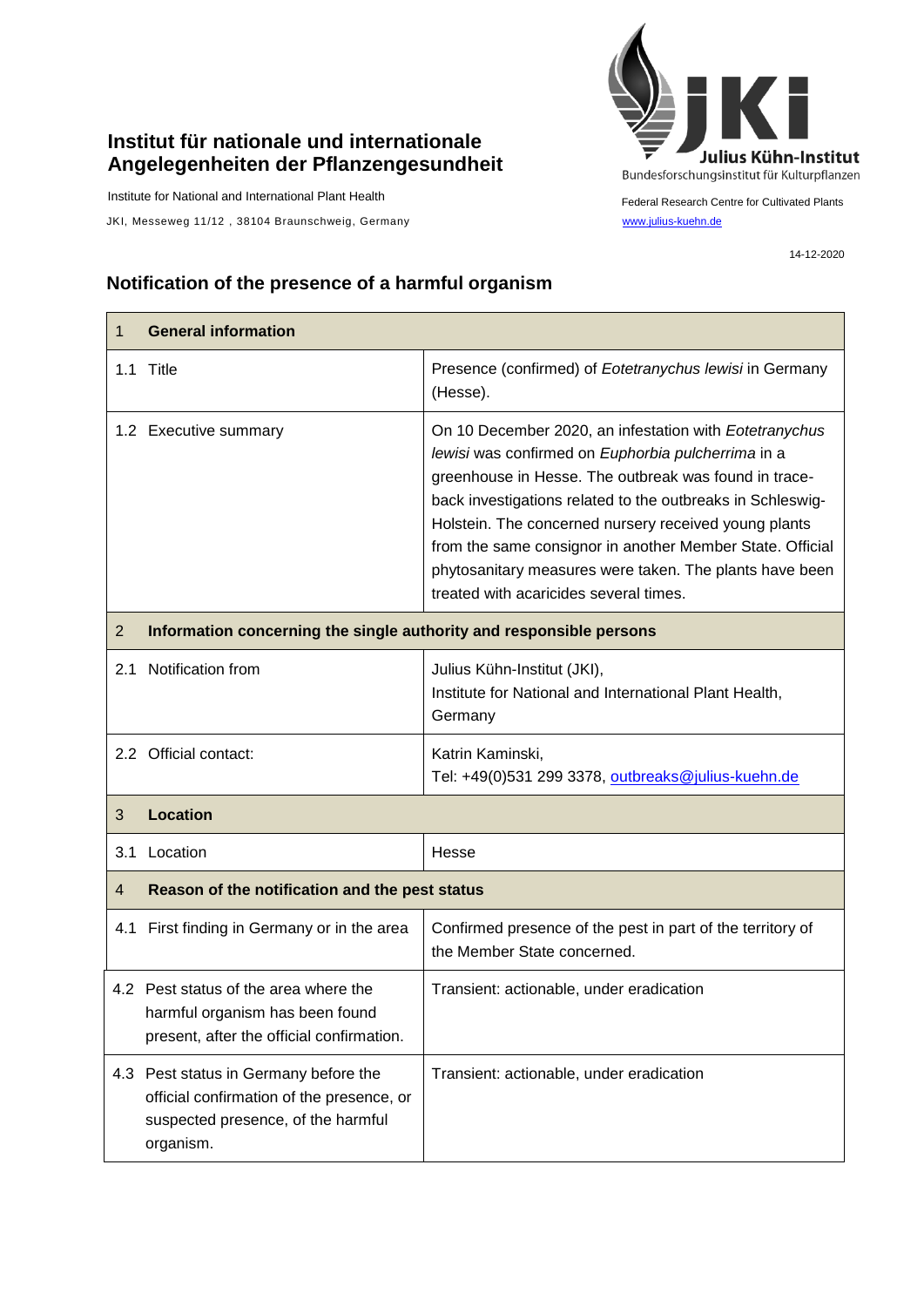|               | 4.4 Pest status in Germany after the<br>official confirmation of the presence of<br>the harmful organism. | Transient: actionable, under eradication                                                                                                                                                                                                                                                              |  |
|---------------|-----------------------------------------------------------------------------------------------------------|-------------------------------------------------------------------------------------------------------------------------------------------------------------------------------------------------------------------------------------------------------------------------------------------------------|--|
| 5             | Finding, sampling, testing and confirmation of the harmful organism                                       |                                                                                                                                                                                                                                                                                                       |  |
| 5.1           | How the presence or appearance of<br>the harmful organism was found.                                      | Trace back and forward inspection related to the specific<br>presence of the pest concerned: The competent authority<br>was informed in trace-back investigations related to the<br>outbreaks in Schleswig-Holstein. The plants have the<br>same origin as the infested plants in Schleswig-Holstein. |  |
|               | 5.2 Date of finding:                                                                                      | 18-11-2020                                                                                                                                                                                                                                                                                            |  |
|               | 5.3 Sampling for laboratory analysis.                                                                     | First sampling on 24 November, second sampling after<br>treatment with Vertimec Pro on 1 December, third<br>sampling on 3 December after treatment with Vertimec Pro<br>and Apollo, fourth sampling on 11 December.                                                                                   |  |
|               | 5.4 Name and address of the Laboratory                                                                    | Regierungspräsidium Gießen - Pflanzenschutzdienst<br>Schanzenfeldstrasse 8<br>35578 Wetzlar<br>DE - Germany<br>Julius Kühn-Institut<br>Messeweg 11-12                                                                                                                                                 |  |
|               |                                                                                                           | 38104 Braunschweig<br>DE - Germany                                                                                                                                                                                                                                                                    |  |
| $5.5^{\circ}$ | Diagnostic method                                                                                         | First visual examination in the diagnostics of the<br>Regierungspräsidium Hessen, Second examination by the<br>national reference laboratory Julius Kühn-Institut. Amongst<br>others by barcoding sequencing of a part of the<br>Cytochrome-C-Oxydase-Gene, according EPPO PM<br>7/129.               |  |
|               | 5.6 Date of official confirmation of the<br>harmful organism's identity.                                  | 10-12-2020                                                                                                                                                                                                                                                                                            |  |
| 6             | Infested area, and the severity and source of the outbreak in that area                                   |                                                                                                                                                                                                                                                                                                       |  |
| 6.1           | Size and delimitation of the infested<br>area.                                                            | $50 \text{ m}^2$                                                                                                                                                                                                                                                                                      |  |
|               | 6.2 Characteristics of the infested area<br>and its vicinity.                                             | Physically closed conditions: greenhouse<br>Plant to be (re)planted or reproduced.                                                                                                                                                                                                                    |  |
| 6.3           | Host plants in the infested area and its<br>vicinity                                                      | Euphorbia pulcherrima                                                                                                                                                                                                                                                                                 |  |
|               | 6.4 Infested plant(s), plant product(s) and<br>other object(s).                                           | Euphorbia pulcherrima (168 pce)                                                                                                                                                                                                                                                                       |  |